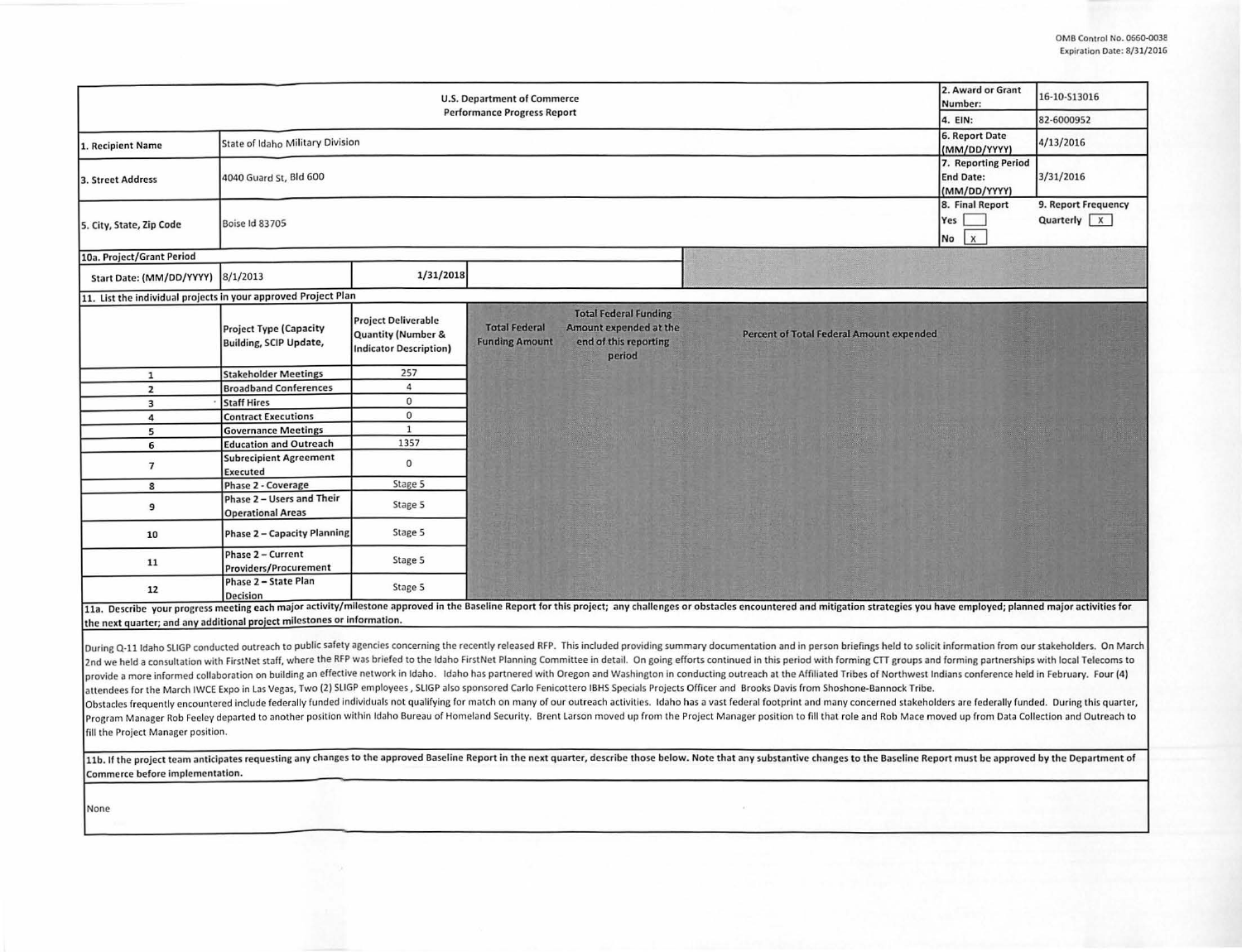11c. Provide any other Information that would be useful to NTIA as It assesses this proJect's progress.

Idaho's territory is comprised of approximately 64% federally managed land, in addition, much of the state and local area is rural. This poses a challenge for acquiring match sources, as many of our stakeholders are volunt funding. Under current regulation and grant guidance, we cannot utilize these first responder assets required for successful implementation of the Nationwide Public Safety Broadband Network as match. During Q-11, Idaho SLI reduced to 2 personnel due to a lateral transfer within the department.

11d. Describe any success stories or best practices you have identified. Please be as specific as possible.

Conducted second consultation with FirstNet staff on March 2nd. RFP was very well briefed to the Idaho FirstNet planning committee with the help of Michael Boyden. Continuing partnership with Washington and Oregon to coord regional outreach to tribal nations. Also, collaborating with Oregon and Washington on developing state plans for implementation of the Nationwide Public Safety Broadband Network.

12. Personnel

12a. If the project is not fully staffed, describe how any lack of staffing may impact the project's time line and when the project will be fully staffed.

Current personnel include Program Manager and Project Manager. Outreach and Data Collection will be eliminated and an additional Project Manager will be added for Q-12 to assist with implementation of the SCIP in accordanc

| 112b. Staffing Table                            |                                                                                                                                       |                                                 |                                 |                      |                                      |                   |                 |                                                |                                          |
|-------------------------------------------------|---------------------------------------------------------------------------------------------------------------------------------------|-------------------------------------------------|---------------------------------|----------------------|--------------------------------------|-------------------|-----------------|------------------------------------------------|------------------------------------------|
| <b>Job Title</b>                                | FTE%                                                                                                                                  | Project (s) Assigned                            |                                 |                      |                                      |                   |                 |                                                | Change                                   |
| Program Manager                                 | 100%                                                                                                                                  | Program Management                              |                                 |                      |                                      |                   |                 |                                                | IN/C                                     |
| <b>Project Manager</b>                          | 100%                                                                                                                                  | <b>Project Management</b>                       |                                 |                      |                                      |                   |                 |                                                | IN/C                                     |
| <b>Program Assistant</b>                        | 0%                                                                                                                                    | <b>Outreach and Data Collection Coordinator</b> |                                 |                      |                                      |                   |                 |                                                | <b>Vacant</b>                            |
|                                                 |                                                                                                                                       |                                                 |                                 |                      |                                      |                   |                 |                                                |                                          |
|                                                 |                                                                                                                                       |                                                 |                                 |                      |                                      |                   |                 |                                                |                                          |
| 13. Subcontracts (Vendors and/or Subrecipients) |                                                                                                                                       |                                                 |                                 |                      |                                      |                   |                 |                                                |                                          |
|                                                 | 13a. Subcontracts Table - Include all subcontractors. The totals from this table must equal the "Subcontracts Total" in Question 14f. |                                                 |                                 |                      |                                      |                   |                 |                                                |                                          |
| Name                                            | <b>Subcontract Purpose</b>                                                                                                            |                                                 | <b>Type</b><br>(Vendor/Subrec.) | RFP/RFQ Issued (Y/N) | Contract<br><b>Executed</b><br>(N/N) | <b>Start Date</b> | <b>End Date</b> | <b>Total Federal Funds</b><br><b>Allocated</b> | <b>Total Matching Funds</b><br>Allocated |
| <b>Val Technologies</b>                         | <b>SLIGP and PSBAG Consulting</b>                                                                                                     |                                                 | Vendor                          | N                    | Y                                    | 7/1/2014          | 8/13/2014       | \$2,580.00                                     | \$0.00                                   |
| Gloria Totoricaguena                            | Idaho Technology Summit-Professional Planning<br><b>Services</b>                                                                      |                                                 | Vendor                          | Ν                    | Y                                    | 10/1/2014         | 6/6/2015        | \$20,000.00                                    | \$0.00                                   |
| DePaul                                          | <b>Personnel State Contract</b>                                                                                                       |                                                 | Vendor                          | N                    | $\mathbf v$                          | 10/7/2014         | 1/15/2015       | \$1,260.00                                     | \$0.00                                   |
| Various Vendors                                 | Conference Room for<br><b>Meetings</b>                                                                                                |                                                 | Vendor                          | N                    |                                      | 10/29/2014        | 12/9/2014       | \$9,600.00                                     | \$0.00                                   |
| Science Applications<br>International           | Professional Planning, Outreach, and Programmatic<br><b>Support Services</b>                                                          |                                                 | Vendor                          |                      | Υ                                    | 6/1/2015          | 12/30/2017      | \$227,512.00                                   | \$0.00                                   |
| Legal Council                                   |                                                                                                                                       |                                                 | <b>Vendor</b>                   | N                    |                                      | 1/1/2015          | 12/30/2017      | \$18,750.00                                    | \$0.00                                   |
|                                                 | 13b. Describe any challenges encountered with vendors and/or subrecipients.                                                           |                                                 |                                 |                      |                                      |                   |                 |                                                |                                          |
|                                                 |                                                                                                                                       |                                                 |                                 |                      |                                      |                   |                 |                                                |                                          |
| Ildaho has no subrecipients.                    |                                                                                                                                       |                                                 |                                 |                      |                                      |                   |                 |                                                |                                          |